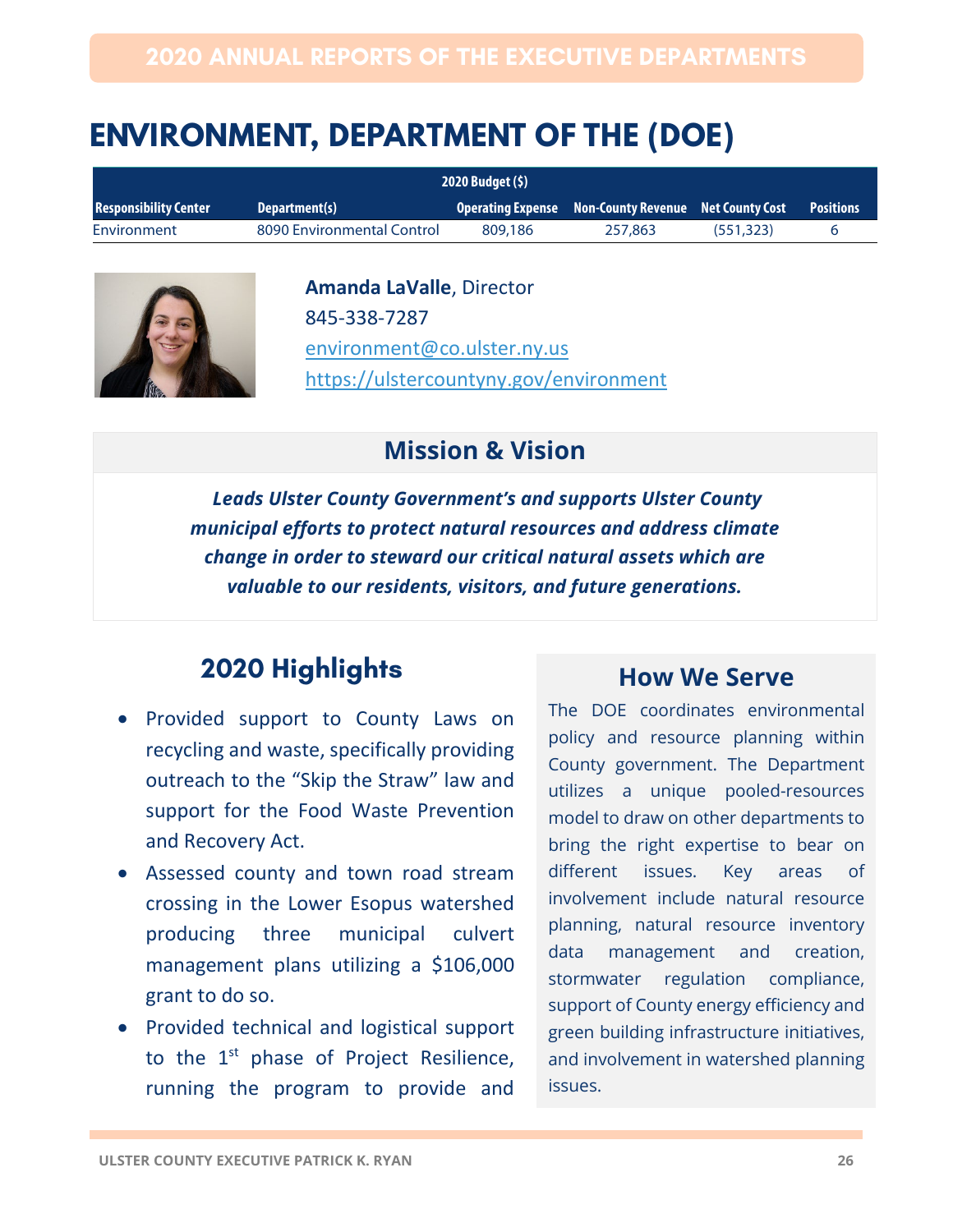deliver restaurant meals to residents in need during the initial COVID-19 shut down.

- Completed the "NYS Climate Smart Resiliency Planning Tool," a comprehensive assessment of existing county plans and documents related to climate change. This will be an important part of the vulnerability assessment portion of our Climate Resilience Plan.
- Hosted the first ever Ulster County Watershed Roundtable as part of continued support and convening of the Ulster County Water Quality Coordinating Committee.
- Provided technical support for the review of releases by the NYC Department of Environmental Protection of turbid water to the Lower Esopus Creek.
- Formed a municipal climate task force to better support Ulster County municipalities in their climate action initiatives while continuing to present the Ulster County Action Plan to local municipalities, other counties, and state level organization.
- Contracted with a vendor to purchase locally generated renewable energy for county operation.

## **Performance Metrics**

In 2019 we presented metrics related to electric vehicle charging. In 2020, we saw a sharp drop in the public and fleet usage of the charging station as our transportation patterns changed during the COVID-19 response. We continued in 2020 to conduct a carbon neutral county government operation.

The Department of the Environment volunteered to administer the Project Resilience food support program during the COVID-19 response. The Department has strong ties with municipalities which allows us to work cooperatively to spin up municipal distribution teams. In addition, our strong technical capabilities allowed us to quickly set up systems to enroll participants as well as order from and pay restaurants. We worked with an excess of 150 restaurants and 16 municipal teams to procure and deliver over 130,000 restaurant meals to people in need.